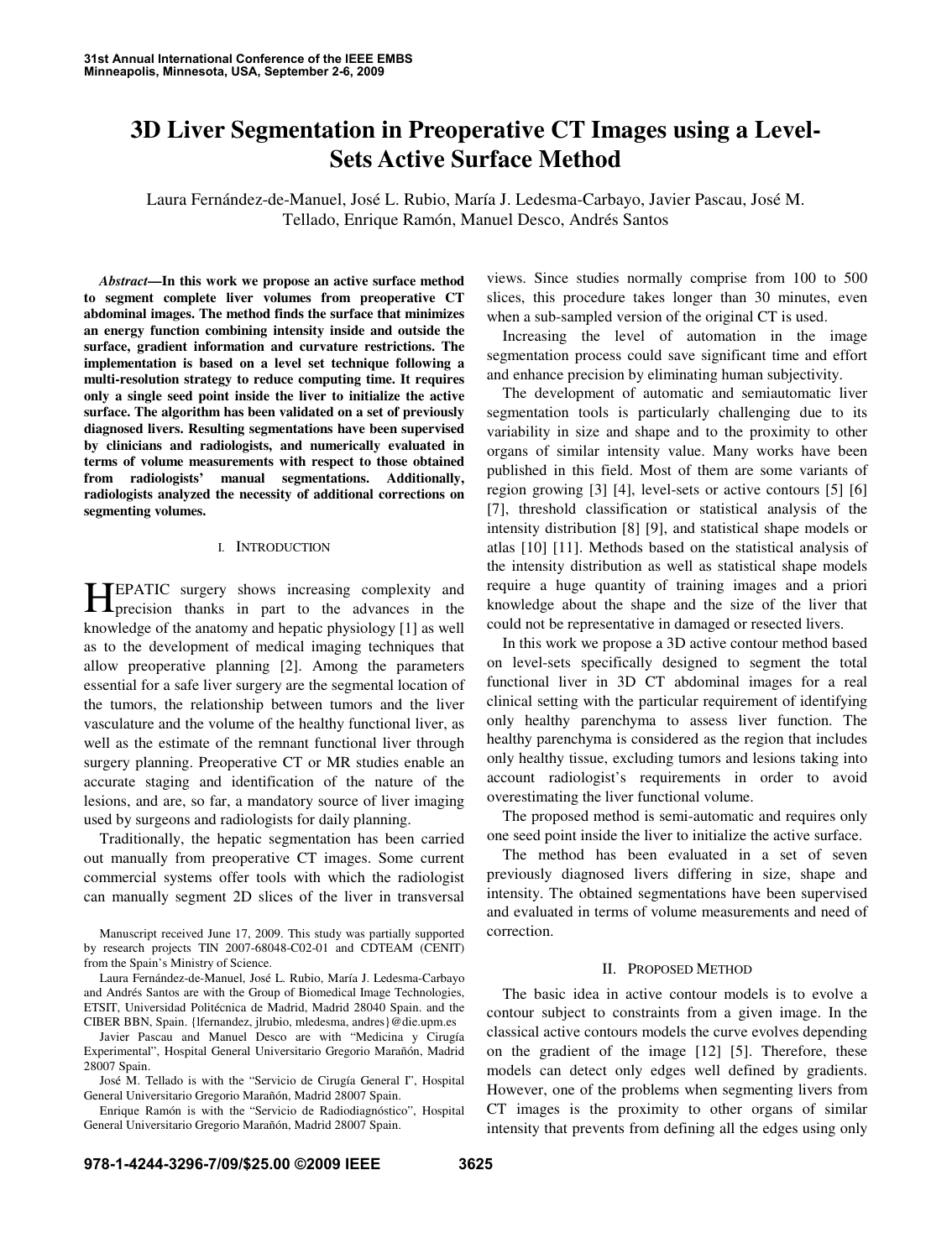gradient information.

In order to detect objects whose boundaries are not necessarily defined by a gradient, Chan et al. [13] proposed an active contour method based on the minimization of an energy function that depends both on image gray values inside and outside the curve at each iterative step (Mumford-Shah segmentation techniques [14]) and that is the departure point of our work:

$$
F = \lambda_1 \int_{inside(C)} \left| u_0(x, y) - c_1 \right|^2 dx dy + \lambda_2 \int_{outside(C)} \left| u_0(x, y) - c_2 \right|^2 dx dy \tag{1}
$$

where  $u_0$  is a given image formed by two regions, C is an evolving contour, and the constants  $c<sub>1</sub>$  and  $c<sub>2</sub>$  depending on *C* are the averages of *u<sup>0</sup>* inside and outside *C* respectively.

This energy function can be formulated by level set techniques as described in [13]. The use of level set techniques for active contour implementations has become very popular, due to its ability of handling points presenting discontinuities and the possibility of topological changes. For the level set formulation the unknown variable *C* is replaced by the unknown variable  $\phi$ , being  $\phi$  a Lipschitz function:

$$
C = \partial \omega \{(x, y) \in \Omega : \phi(x, y) = 0\}
$$
  
inside(C) =  $\omega = \{(x, y) \in \Omega : \phi(x, y) < 0\}$   
outside(C) =  $\Omega / \overline{\omega} = \{(x, y) \in \Omega : \phi(x, y) > 0\}$  (2)

The function (1) can be expressed using  $\phi$  and the Heaviside *H* and Dirac  $\delta_0$  functions. The associated Euler – Lagrange equation for  $\phi$  is deduced by minimizing the function with respect to  $\phi$ . Finally, a linear system is obtained that can be solved by an iterative method (for more details we refer the reader to [13]):

$$
\frac{\phi_{i,j}^{n+1} - \phi_{i,j}^n}{\Delta t} = \delta_h(\phi_{i,j}^n) \left[ \mu \cdot div \left( \frac{\nabla \phi^n}{|\nabla \phi^n|} \right) - \gamma \right]
$$
\n
$$
+ \lambda_1 (u_{0,i,j} - c_1(\phi^n))^2 - \lambda_2 (u_{0,i,j} - c_2(\phi^n))^2 \right]
$$
\n(3)

where  $\mu \geq 0$ ,  $\gamma \geq 0$ ,  $\lambda_1$ ,  $\lambda_2 > 0$  are fixed parameters and  $\Delta t$  and h are the time and space steps respectively, used to discretize the equation in  $\phi$  with a finite difference implicit scheme. The term  $div(\nabla \phi^n / \nabla \phi^n)$  is used to restrict the curvature of the contour. Subscripts *i, j* represent the position.

However, this method works properly only with those images that contain two homogeneously well defined regions and textures. In the case of CT abdominal images, the liver region is homogeneous, but the outside of the liver is formed by several organs that can present both higher and lower intensities than the liver, and interfere with the good behavior of the described method [13]. Any of these intensities could be closer to the average gray value  $c<sub>1</sub>$  than to  $c_2$ , even when still differing considerably to  $c_1$ , a disparity that could be even bigger than the absolute difference between  $c_1$  and  $c_2$ . This could erroneously lead to include those areas in the segmentation, which is not easily avoidable even by reducing the weight of the fourth term  $(\lambda_2)$ .

In order to solve this problem we have introduced some variations to the function defined in Chan et al. [13], that allow segmenting a homogenous region (liver) that is adjacent to other organs with higher or lower intensities. For this reason the term that computes the difference between the gray value in a point and the average outside the contour is substituted by a term that computes the absolute difference between *c<sup>1</sup>* and *c2*. The proposed active contour method combines the modified energy function based on gray values, with additional image gradient information in order to make the algorithm more robust. It has been implemented for 3D images, so we refer to it as active surface or 3D contour. The level sets function proposed in this article, that derives from equation (3), improves considerably the segmentation results with the images under study. The linear system proposed and solved iteratively, is the following:

$$
\frac{\phi_{i,j,k}^{n+1} - \phi_{i,j,k}^n}{\Delta t} = \delta_h(\phi_{i,j,k}^n) \left[ \mu \cdot div \left( \frac{\nabla \phi^n}{|\nabla \phi^n|} \right) - \gamma \right] \tag{4}
$$
\n
$$
+ \lambda_1 \left| u_{0,i,j,k} - \rho \nabla u_{0,i,j,k} - c_1(\phi^n) \right| - \lambda_2 \left| c_1(\phi^n) - c_2(\phi^n) \right| \right]
$$

where  $u_0$  is a 3D image formed by two regions, one with almost constant intensity (liver), and the other one with different intensity organs.  $\phi$  represents the evolving 3D contour.  $\mu \geq 0$ ,  $\gamma \geq 0$ ,  $\rho$ ,  $\lambda_1$ ,  $\lambda_2 > 0$  are fixed parameters and  $\Delta t$ and *h* are the time and space steps respectively. The term  $div(\nabla \phi^n / |\nabla \phi^n|)$  is used to restrict the curvature of the 3D contour or surface. In our calculations we fixed  $\gamma=0$ ,  $\rho=1$ ,  $\lambda_1 = 1$  and  $\lambda_2 = 1/5$  as they produce the best result. Only in cases of low contrast  $\lambda_2$  should be smaller and  $\rho$  bigger.

The algorithm starts with a small surface obtained from a seed point placed inside the liver. The initial surface grows iteratively following the described linear system (4). The method has been implemented following a multi-resolution strategy in three pyramidal steps (Fig. 1) in order to reduce computing time because of the big size of CT abdominal images. In the first step, the resolution of the images is reduced to ¼ by means of bicubic interpolation. This fast initial segmentation allows us to select the liver region and to get a first approximate surface. In the second step, resolution is reduced to  $\frac{1}{2}$ . At each step the growing surface begins with the previous step result and iterates more and more to the actual surface of the liver. Finally, in the last step, the resolution of the image is the original one and it performs a final growing of the previous surface that segments properly the liver.

The general active surface method is extended automatically with pre and post processing steps to address particular problems: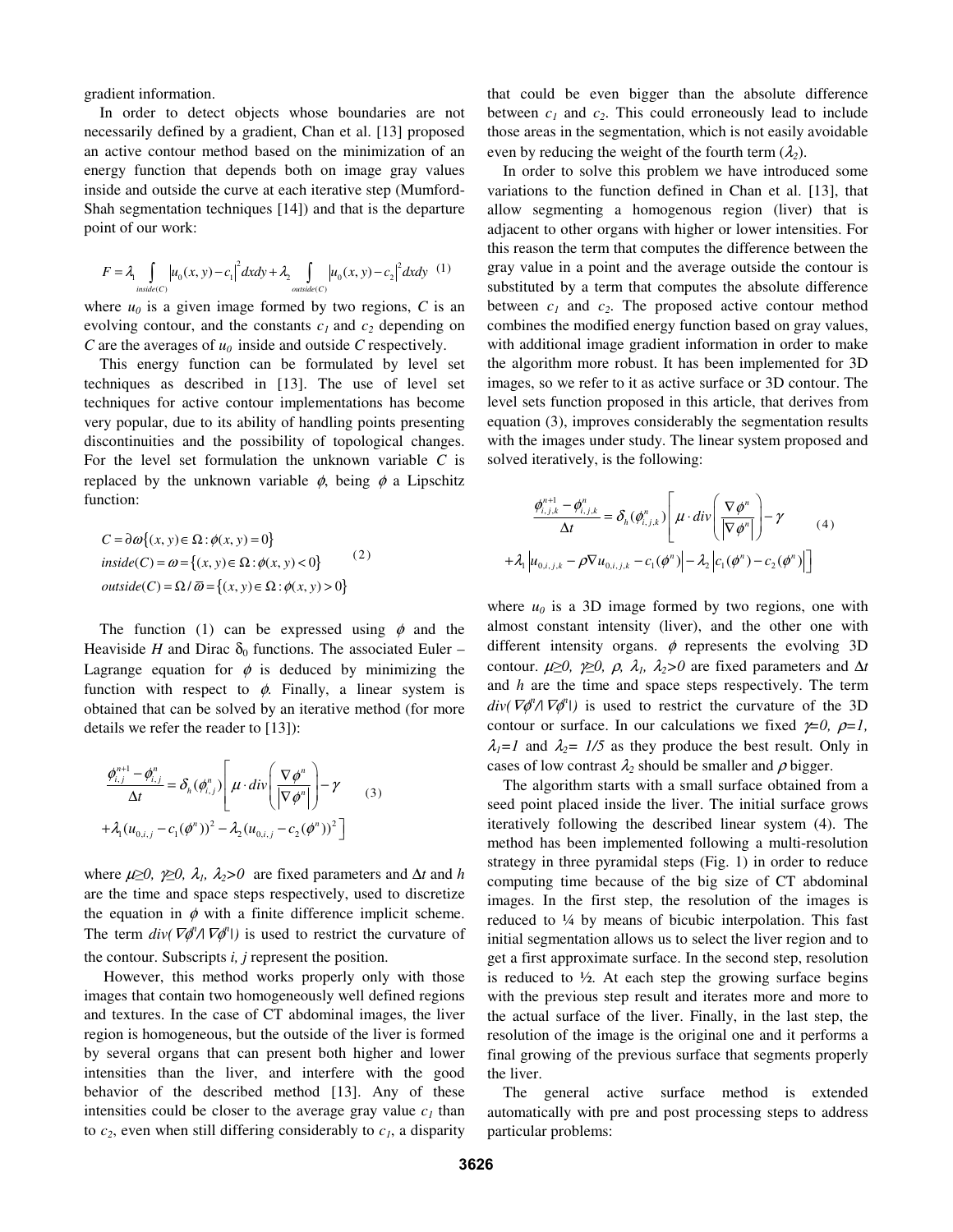| Case | Case description                                                                       | Frontiers and<br>Areas that needed<br>correction | Volume from<br>radiologist<br>segmentation<br>$\lceil$ cm <sup>3</sup> $\rceil$ | Volume from<br>proposed<br>segmentation<br>$\lceil$ cm <sup>3</sup> $\rceil$ | Volume<br>$Diff.[\%]$ | Time<br>[s] |
|------|----------------------------------------------------------------------------------------|--------------------------------------------------|---------------------------------------------------------------------------------|------------------------------------------------------------------------------|-----------------------|-------------|
|      | Hepatocarcinoma on cirrhotic liver                                                     | Heart, vena cava,<br>left liver tip              | 2190                                                                            | 2227                                                                         | $+1.7$                | 308         |
| 2    | Recidivism in the left hemiliver after right hepatectomy                               | Heart, vena cava.                                | 1050                                                                            | 935                                                                          | $-10.9$               | 610         |
| 3    | Liver metastasis undergoing portal vein embolization<br>prior to mayor hepatic surgery | None                                             | 1336                                                                            | 1373                                                                         | $+2.8$                | 379         |
| 4    | Right hepatic lobule replaced by tumor                                                 | Heart and little<br>areas                        | 1421                                                                            | 1287                                                                         | $-9.4$                | 489         |
| 5    | Liver metastasis undergoing portal vein embolization<br>prior to mayor hepatic surgery | Vena cava                                        | 1645                                                                            | 1560                                                                         | $-5.2$                | 526         |
| 6    | Liver metastasis                                                                       | Vena cava                                        | 1000                                                                            | 1019                                                                         | $+1.9$                | 247         |
|      | Right hepatic lobule replaced by tumor                                                 | Stomach, pancreas.                               | 1335                                                                            | 1340                                                                         | $+0.4$                | 350         |

Table. 1. Cases descriptions, areas that needed corrections, volume measurements comparison and computation times.



Fig. 1. Diagram of proposed pyramidal segmentation steps**.** 

Pre-processing applied to the input CT images:

- Interpolation to make voxel sizes isotropic, thus facilitating the fitting of the surface evolution properties to the data.

- Median Filter to intensify the homogeneities.

Post-processing applied on the resulting segmentation:

- Morphological filtering to smooth the surface and to eliminate small unconnected zones. This filtering consists of a morphological erosion followed by a morphological reconstruction from the original seed point and a final morphological dilation.

# III. DATA AND VALIDATION

The proposed liver segmentation method has been validated on seven abdominal CT examinations (Table 1). The set was selected from a retrospective database of pathologic livers to include cases of different liver size and shapes, tumor intensities, and non-tumoral parenchyma textures. All studies were acquired with a Philips Brilliance 16 slice CT scanner except case 3 that was acquired on a Philips AV Expander multislice CT. The reference healthy liver volume was obtained from the pre-surgical radiologic report. The actual manual segmentations that derived from those measurements were not available.

The obtained segmentations have been evaluated by the radiologists supervising the results in terms of the total healthy liver included in the segmentation and the number of areas that needed correction. These areas were normally those adjacent to other organs or areas where radiologists would perform small modifications, for example, when vena cava is partially included (very difficult to segment even through visual inspection) or when the contour does not reach any of the sharpened liver tips. It is important to note that the inclusion or not of these small corrections does not affect significantly liver volume estimations. The numerical evaluation of our results has been made comparing the total functional liver volume reported  $(V_r)$  with respect to the measurement obtained with the proposed method (*Vs*) (Relative Volume Difference metric, *RVD*). The best value is 0 (for exact volumes) and the worst one is 100 or -100. The sign represents over segmentation (+) or infra segmentation  $(-)$ .

$$
RVD = ((V_s - V_r)/V_r) \cdot 100 \tag{5}
$$

Volume measurements based on the obtained segmentations have been calculated using the spacing information of the CT slices and the pixel size.

# IV. RESULTS

The segmentations obtained with the proposed method were validated visually by the clinicians and the radiologists. Table 1 shows the described experiment results including case descriptions, the percentage of volume difference, areas that would need any correction after segmentation and the computation time for each examination. We can see that volume differences are, in all of the cases, smaller than 11%, reaching even values of 0.4 % (case 7). Case 2 presents the largest percentage of volume difference. This is due to the